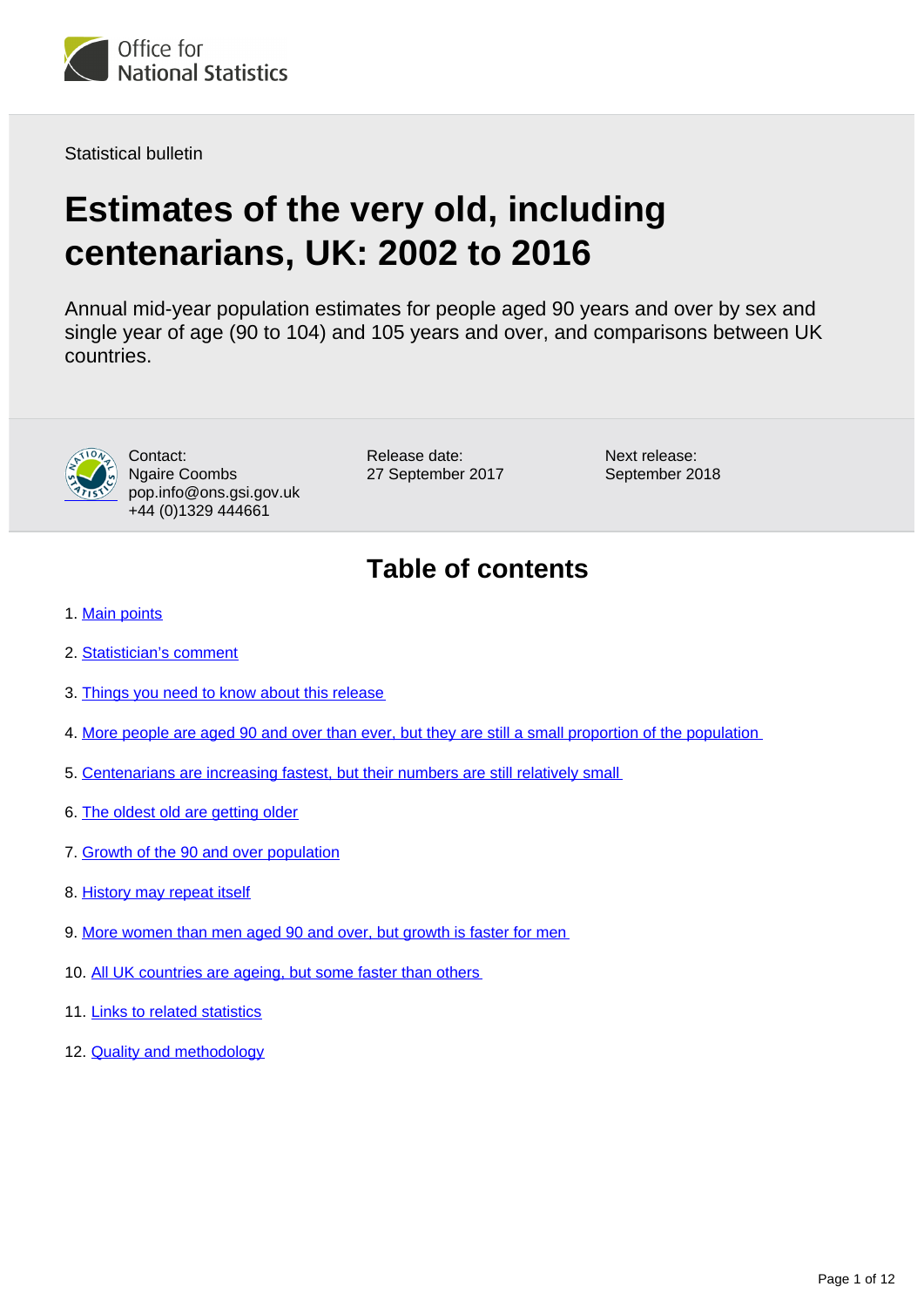# <span id="page-1-0"></span>**1 . Main points**

- The population aged 90 and over has grown more rapidly than most younger ages in recent years but it remains a small part of the total UK population
- Historical birth patterns which resulted in rapid ageing and growth of the population aged 90 and over in recent years have now largely played out, and ageing and growth have returned to a longer-term average
- The proportion of men in the population aged 90 and over continues to rise
- An estimated 14,910 people were aged 100 and over (centenarians) in the UK in 2016, or 2 for every 10,000 people; this is a rise from 14,520 in 2015

### <span id="page-1-1"></span>**2 . Statistician's comment**

"The population aged 90 and over grew rapidly in recent years, but this was largely driven by people who were born during the post World War 1 baby boom reaching age 90 and progressing through the oldest ages, causing both population growth and ageing within this age group. As these people have now largely progressed through the oldest population, growth and ageing of the 90 and over population have slowed. Despite the growth in this population, people aged 90 and over still make up less than 1% of the total UK population"

Ngaire Coombs, Demographic Analysis Unit, Office for National Statistics

### <span id="page-1-2"></span>**3 . Things you need to know about this release**

These are annual mid-year estimates by sex and single year of age for people aged 90 to 104 and for the 105 and over age group. Figures for 2002 to 2015 update the figures previously published in September 2016 for England, Wales and for the UK. Corresponding estimates for Scotland and for Northern Ireland for 2002 to 2016 are also published today by [National Records of Scotland \(NRS\)](http://www.nrscotland.gov.uk/statistics-and-data/statistics/statistics-by-theme/population/population-estimates/estimates-of-special-populations/population-estimates-for-scottish-centenarians) and the [Northern Ireland Statistics and](http://www.nisra.gov.uk/demography/default.asp134.htm)  [Research Agency \(NISRA\)](http://www.nisra.gov.uk/demography/default.asp134.htm) respectively.

To provide users with a consistent set of estimates by single year of age up to age 105 and over, the Estimates of the very old (including centenarians) series is constrained to the age 90 and over totals in the mid-year population estimates.

### <span id="page-1-3"></span>**4 . More people are aged 90 and over than ever, but they are still a small proportion of the population**

There were 571,245 people aged 90 and over living in the UK in 2016. This was the highest estimate ever. Figure 1 shows the population has been rising continuously for the last few decades, with the only exception in 2008. The dip in the population aged 90 and over in 2008 reflects low birth numbers 90 years previously, during World War 1, followed by higher numbers of births immediately after the war (see Figure 4 for more details).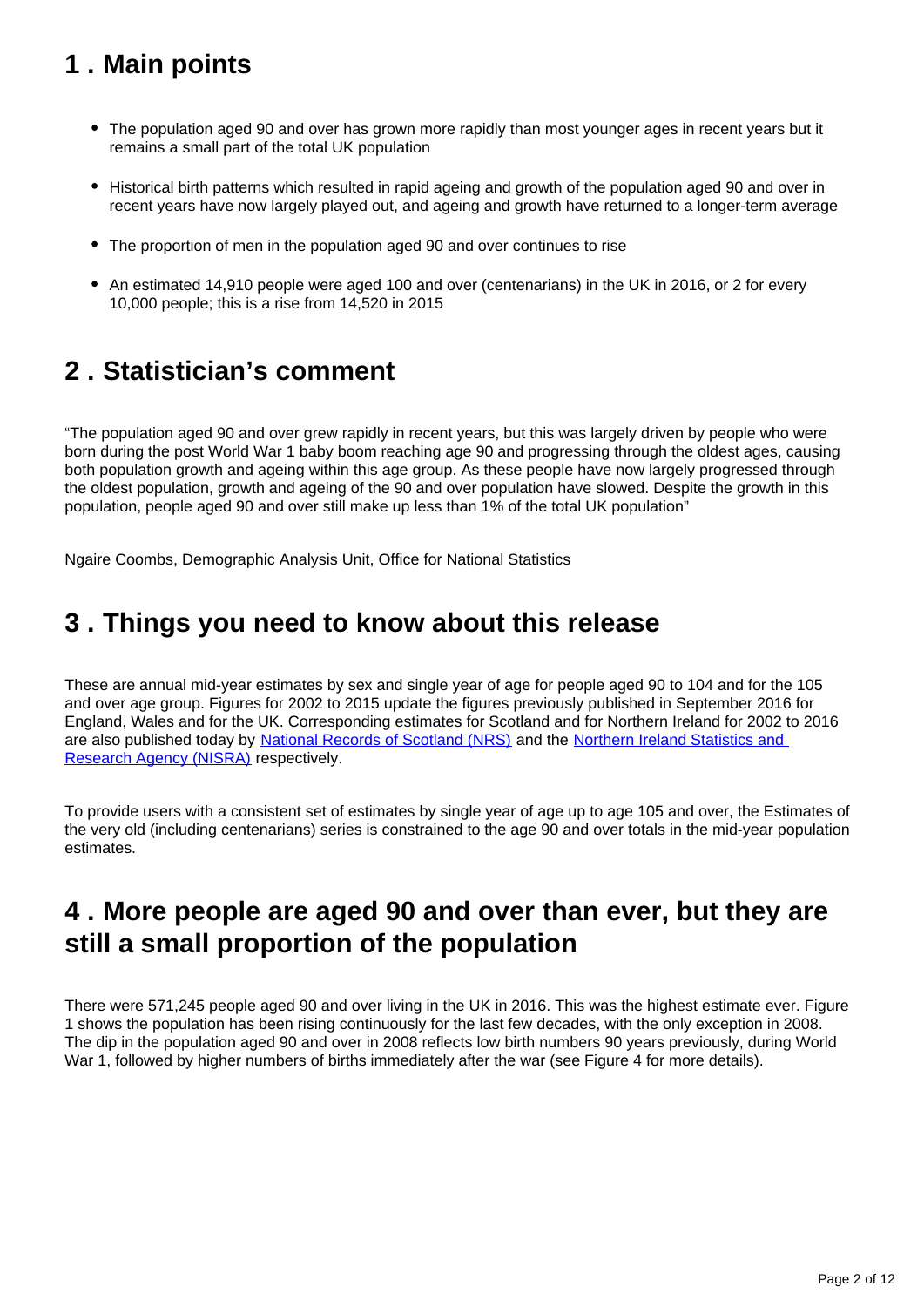**UK, 1986 to 2016**



#### **Source: Office for National Statistics, National Records of Scotland, Northern Ireland Statistics and Research Agency**

Still, the population aged 90 and over is a very small part of the population. Figure 2 shows the number of people in the UK for every year of age, in 2016. The shaded tail on the right-hand side represent ages 90 and over. Together they make up less than 1 in 100 of the total population.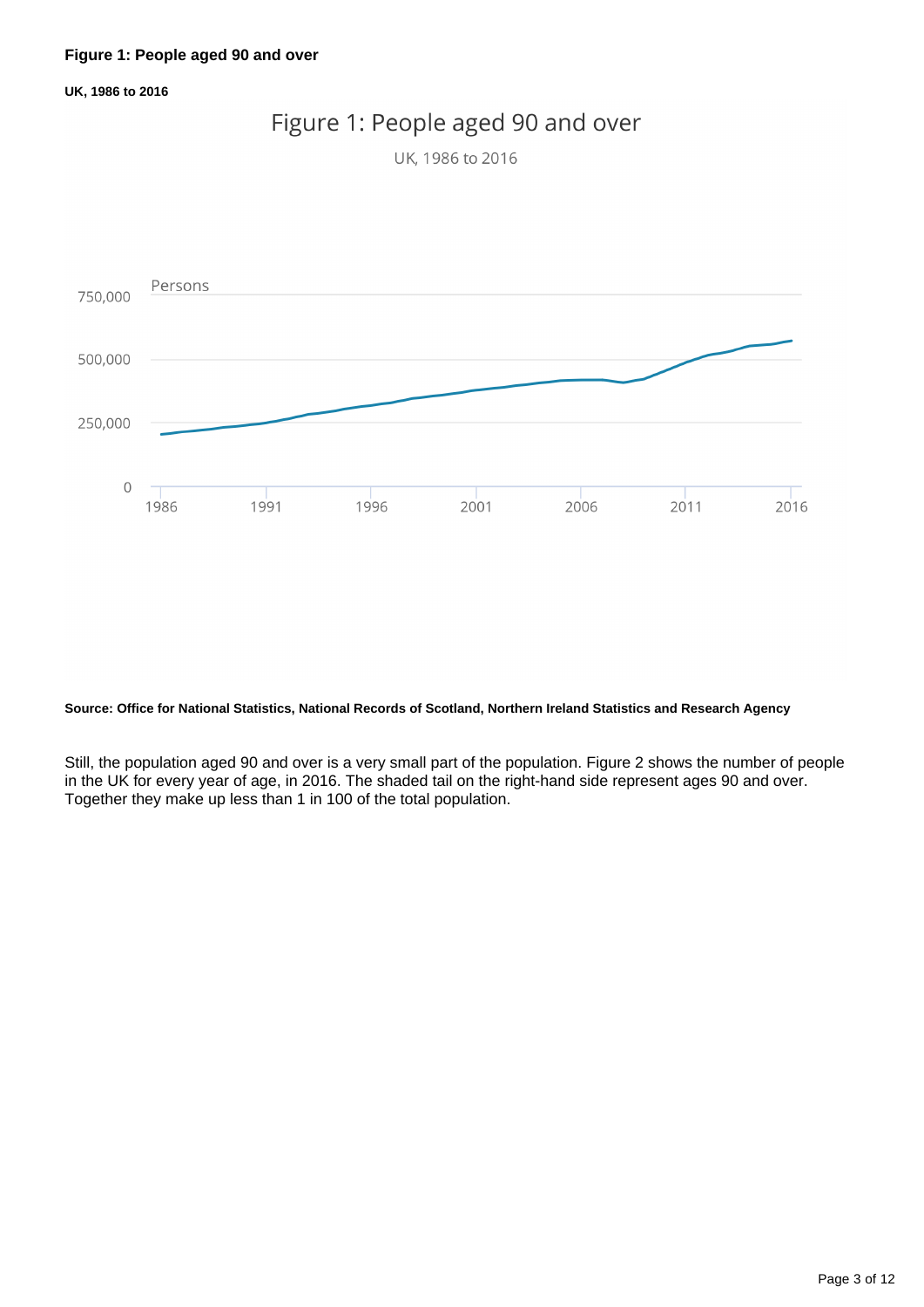#### **Figure 2: UK population age structure in 2016**

#### **UK**



#### **Source: Office for National Statistics, National Records of Scotland, Northern Ireland Statistics and Research Agency**

However, the population aged 90 and over has been growing more quickly than most younger ages.

Figure 3 overlays the previous figure with population growth at different ages between 2002 and 2016.<sup>1</sup> In general, older ages have grown faster than younger ages resulting in an older overall population age structure.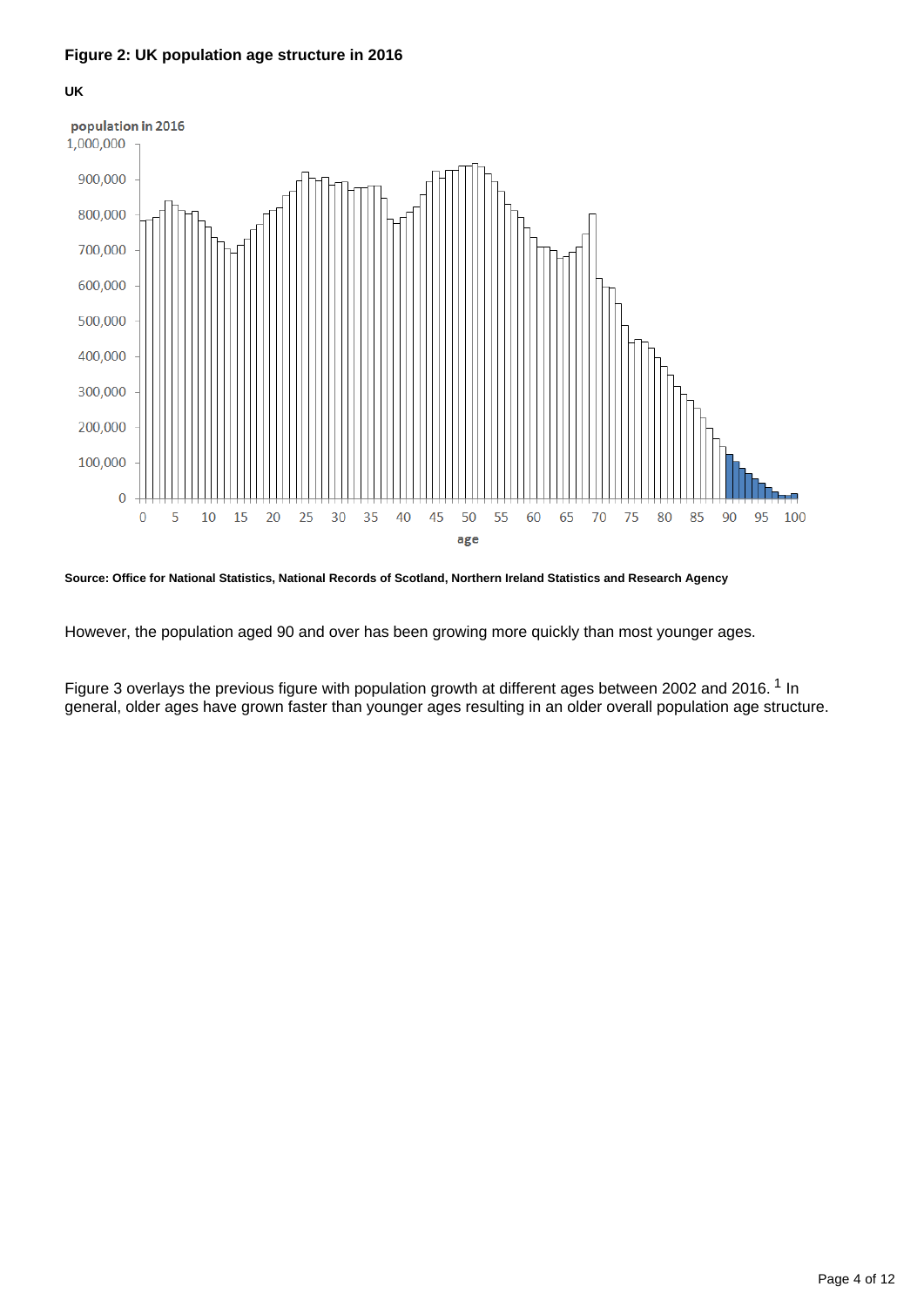#### **Figure 3: UK population age structure in 2016, and percentage change between 2002 and 2016**

**UK**



**Source: Office for National Statistics, National Records of Scotland, Northern Ireland Statistics and Research Agency**

The main driver of population ageing in recent decades has been improving mortality at all ages, but particularly at older ages. Improvements in survival to older ages are due to a combination of factors such as improved medical treatments, housing and living standards, nutrition, and changes in the population's smoking habits. However, improvements in life expectancy in the UK have slowed in recent years (for more information see the [National life tables, UK: 2014 to 2016 statistical bulletin](https://www.ons.gov.uk/peoplepopulationandcommunity/birthsdeathsandmarriages/lifeexpectancies/bulletins/nationallifetablesunitedkingdom/2014to2016)).

### **Notes for: More people are aged 90 and over than ever, but they are still a small proportion of the population**

1. Care should be taken when interpreting percentage changes in small populations.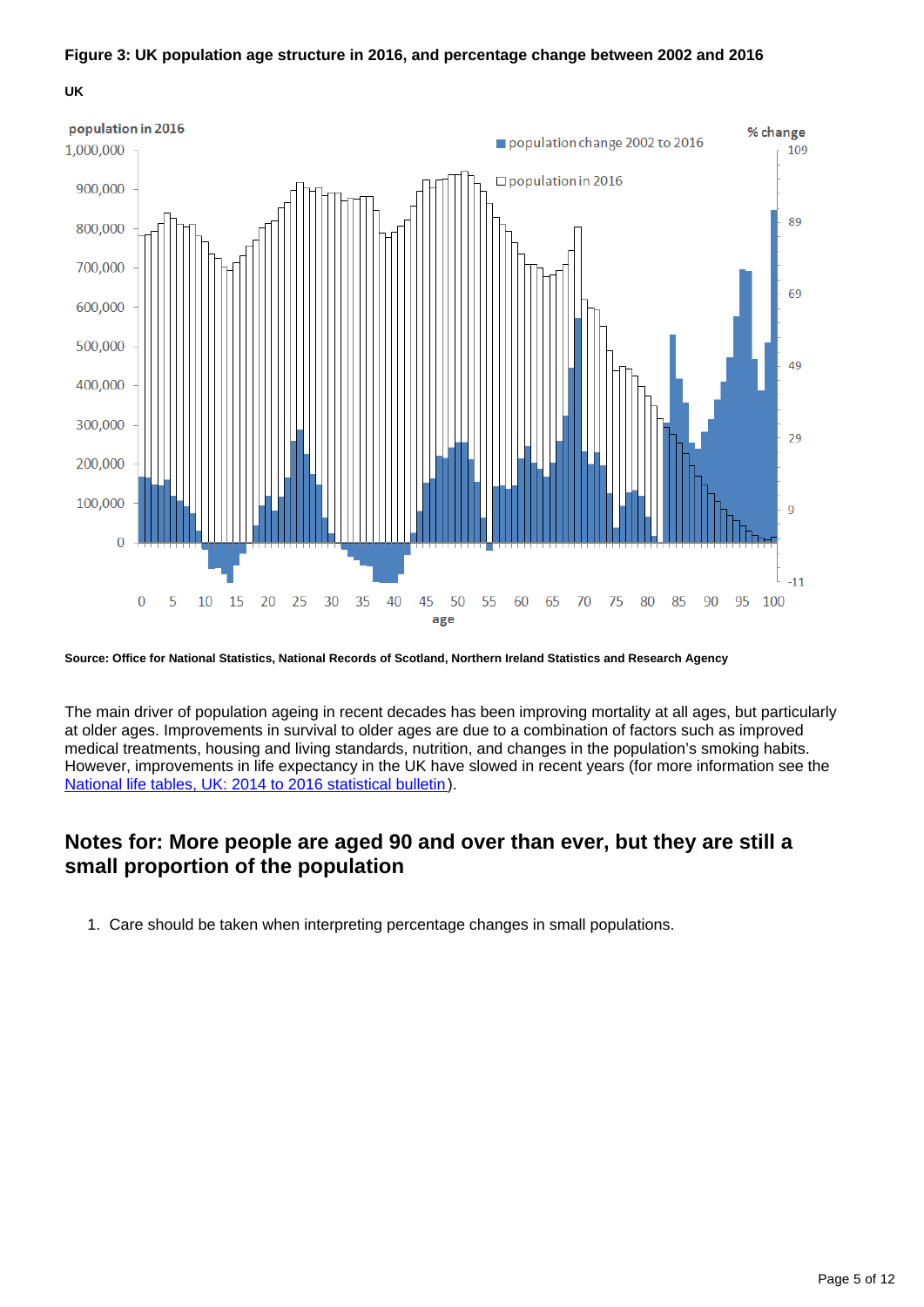### <span id="page-5-0"></span>**5 . Centenarians are increasing fastest, but their numbers are still relatively small**

#### **Figure 4: Population age structure at all ages, and at ages 90 and over**

#### **UK, 2016**



#### **Source: Office for National Statistics, National Records of Scotland, Northern Ireland Statistics and Research Agency**

Figure 4 shows that, in 2016, almost four in five of the population aged 90 and over living in the UK (77.6%) were aged under 95; while 19.8% were aged between 95 and 99 and 2.6% were centenarians (those aged 100 and over).

Centenarians make up a very small proportion of the total UK population (0.02% in 2016), but their numbers have grown rapidly. Figure 3 shows centenarian numbers increased at a faster rate than any other age group over the period 2002 to 2016 with numbers almost doubling from 7,750 to 14,910 over the period. In fact, over the past 30 years numbers have more than quadrupled from 3,642 centenarians in 1986.

Most centenarians are women with five female centenarians for every male centenarian in 2016.

### <span id="page-5-1"></span>**6 . The oldest old are getting older**

Figure 5 shows the proportions of the 90 and over population by single year of age over the period 2002 to 2016. Proportions decrease with age; in other words, in every year there are higher proportions of 90-year-olds than 91 year-olds, and higher proportions of 91-year-olds than 92-year-olds and so on.

The youngest ages, 90 to 92, make up over half of the 90 and over population over the entire period. But we also see that in 2016 compared with 2002, these younger ages make up a little less of the 90 and over population, and the older ages a little more. In other words, the population aged 90 and over has become older.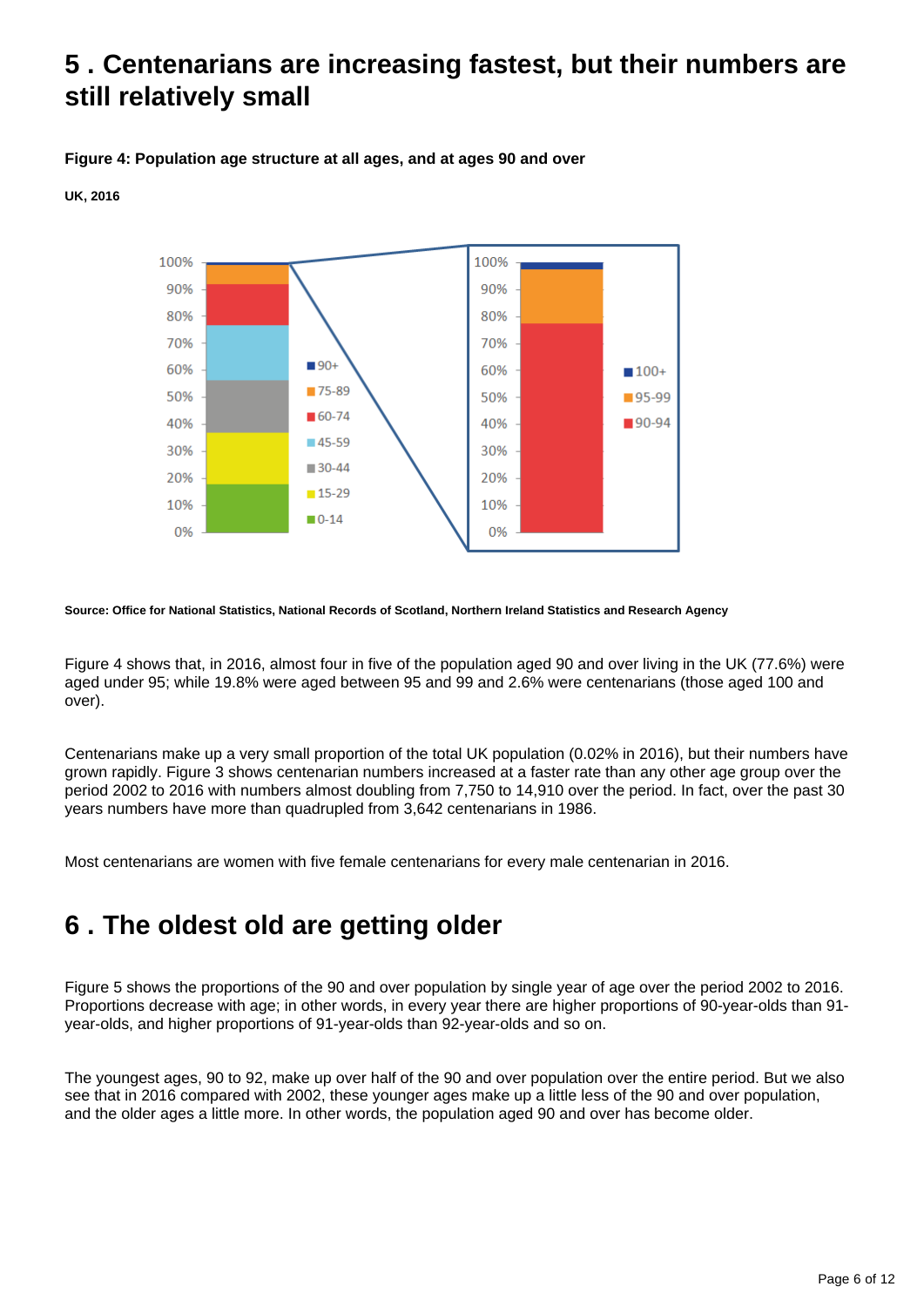The distinctive wave-like pattern reflects birth patterns around World War 1 (1914 to 1918). There were unusually few people born during the war and relatively more people born immediately afterwards. People born during 1914, the first year of the war, who survived to age 90 entered the population aged 90 and over in 2004. The smaller number of wartime births decreased the proportion of those aged 90 in the population (between 2004 and 2008), and then the post-war increase in births boosted the proportion aged 90, before it again decreased. The same pattern can be observed in the other ages in turn.

As a result, the structure of the 90 and over population firstly became older, then younger, and then older again in quick succession. As the population moved from being younger to older again, rapid ageing occurred.

A detailed analysis can be found in the report [The impact of the First World War on the 90 and over population of](https://www.ons.gov.uk/peoplepopulationandcommunity/birthsdeathsandmarriages/ageing/articles/theimpactofthefirstworldwaronthe90andoverpopulationoftheuk/2015)  [the UK.](https://www.ons.gov.uk/peoplepopulationandcommunity/birthsdeathsandmarriages/ageing/articles/theimpactofthefirstworldwaronthe90andoverpopulationoftheuk/2015)

So although the 90 and over population is gradually becoming older over time, recent structural changes and rapid ageing were largely due to historical birth patterns. These effects have now largely played out and the ageing of the 90 and over population has slowed.

#### **Figure 5: People aged 90 to 99 as a percentage of all people aged 90 and over**



#### **UK, 2002 to 2016**

**Source: Office for National Statistics, National Records of Scotland, Northern Ireland Statistics and Research Agency**

#### **Notes:**

- 1. The years of birth are approximate. For instance a person aged 90 in 2010 could have been born in 1919 or 1920; for simplicity, however, such persons are regarded as having been born in 1920.
- 2. Population estimates are mid-year; total births are for calendar years.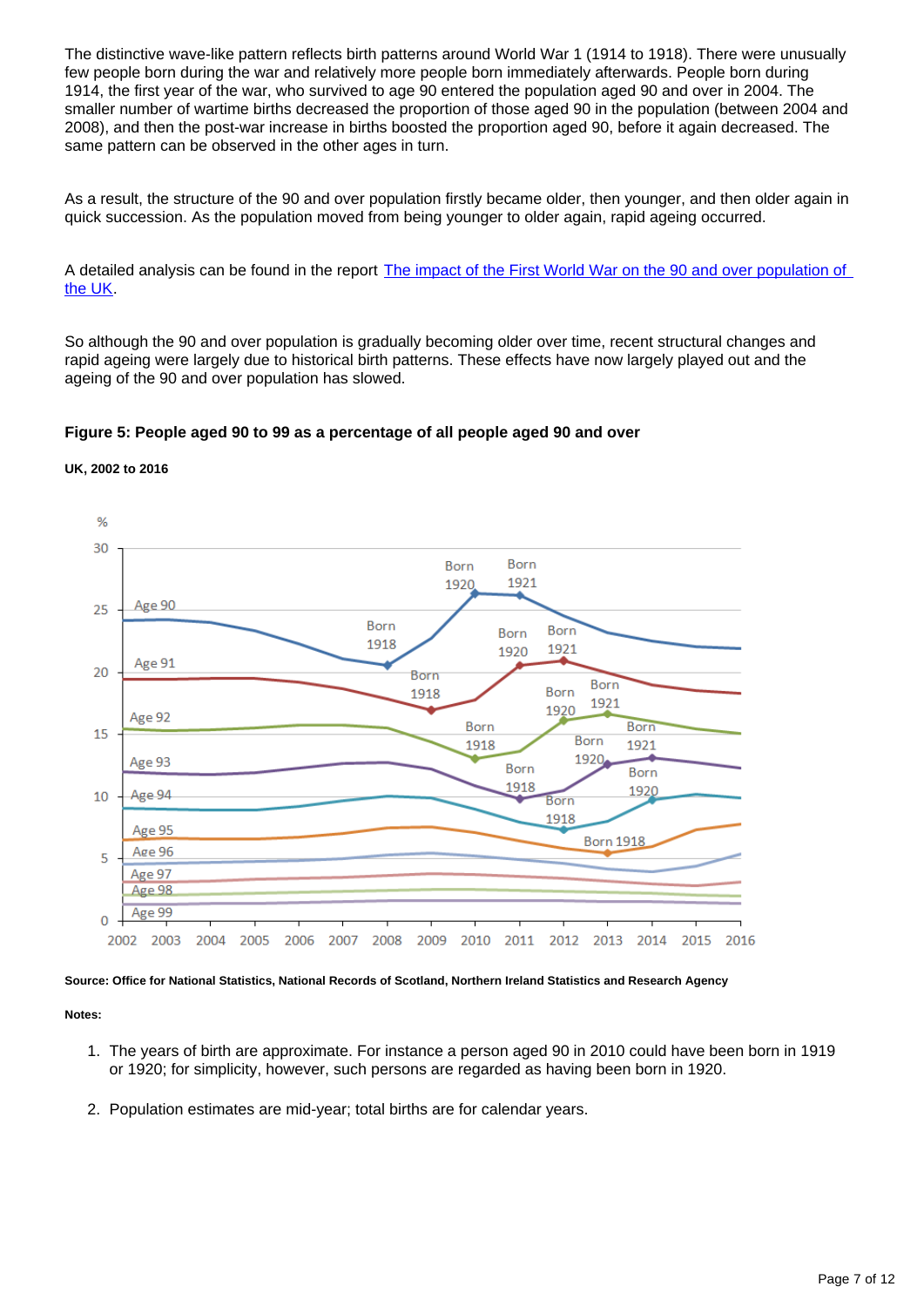### <span id="page-7-0"></span>**7 . Growth of the 90 and over population**

The population aged 90 and over may not grow as quickly as it has in the recent past. Figure 6 illustrates this point. While it looks similar to Figure 5, Figure 6 shows estimates of the oldest population by single age years rather than proportions.

At every age the number of people decline as the World War 1 birth years enter the population, and then grow strongly as those born in the large post-war boom enter the population, before growth stabilises.

So while the total population aged 90 and over grew rapidly over recent years, much of this growth seems to derive from the post World War 1 peak birth years. This effect has now largely played out.

In summary, both the population structure and the speed of population growth of those aged 90 and over may be returning to a longer-time average.

#### **Figure 6: Number of people aged 90 to 99**

#### **UK, 2002 to 2016**



**Source: Office for National Statistics, National Records of Scotland, Northern Ireland Statistics and Research Agency**

# <span id="page-7-1"></span>**8 . History may repeat itself**

The World War 1 birth patterns described in the previous section are also apparent in the population pyramid shown in Figure 7. The large pyramid on the left displays the population structure from age 60 in both 2002 and 2016, and the inset pyramid on the right zooms in on ages 90 and over.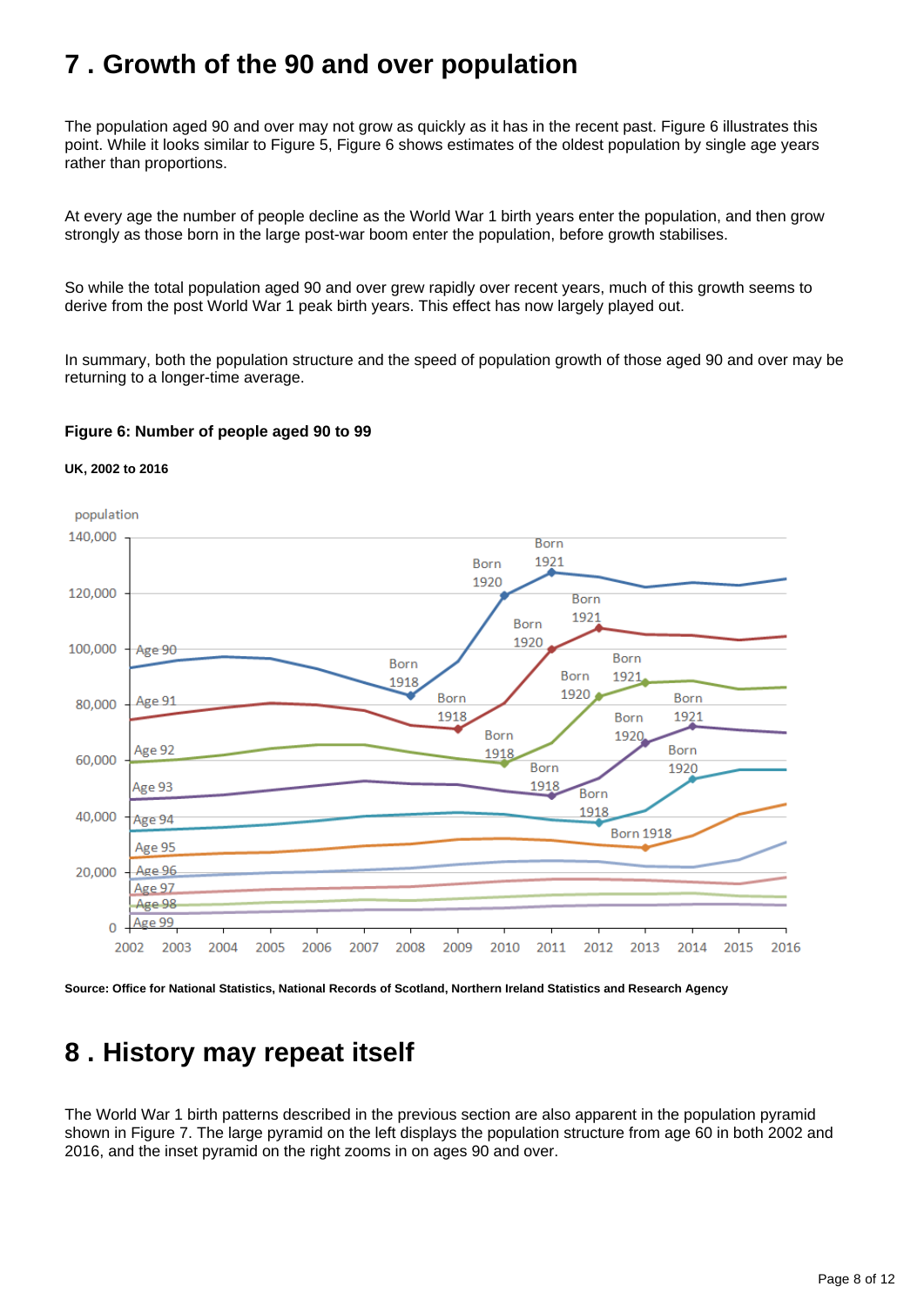There is a tapering at ages 83 and 84 in 2002, reflecting low birth numbers at the end of World War 1, followed by relatively large groups of people aged 80 and 81 born in the post World War 1 baby boom. After the post-war peak in births the number of people born each year reduced to below World War 1 levels. This is illustrated in another article, [Trends in births and deaths over the last century](http://visual.ons.gov.uk/birthsanddeaths/). These birth patterns, however, are not apparent in the population pyramid. This could possibly be explained by medical and public health advances following World War 1 resulting in a larger proportion of people born in these smaller birth years surviving to older ages.

Looking further ahead, the population pyramid also shows the population that will feed into the oldest old in the future. There was also an increase in births after World War 2; people aged around 70 years old in 2016. When these people enter the 90 and over population in 20 years time they will have a similar effect as people born immediately after World War 1.

#### **Figure 7: Population pyramid, ages 60 and over**

**UK, 2002 and 2016**



**Source: Office for National Statistics, National Records of Scotland, Northern Ireland Statistics and Research Agency**

### <span id="page-8-0"></span>**9 . More women than men aged 90 and over, but growth is faster for men**

Figure 7 also shows population growth and ageing by sex. The inlay shows that at all ages 90 and over there are more women than men, reflecting women's higher life expectancy, and this is increasingly so at higher ages. However, relative to their smaller population, the number of men has grown faster than the number of women at all ages. For example, for every 100 men aged 90 in 2002 there were 73 more in 2016, compared with an additional 20 women for every 100 women aged 90 in 2002.

While women outnumber men at all 90 and over ages, the difference has narrowed. Figure 8 shows the number of women for every man by age group over the period 2002 to 2016. For all age groups the ratio of women to men has decreased and the decrease is more marked with age. In 2002 there were three women aged 90 to 94 for every man of that age, five women aged 95 to 99 and eight women aged 100 to 104. By 2016 these figures had fallen to two, three and five respectively. At age 105 and over, while there were still eight women for every man, this was three fewer than in 2002. Still, in every age group there are at least twice as many women as men.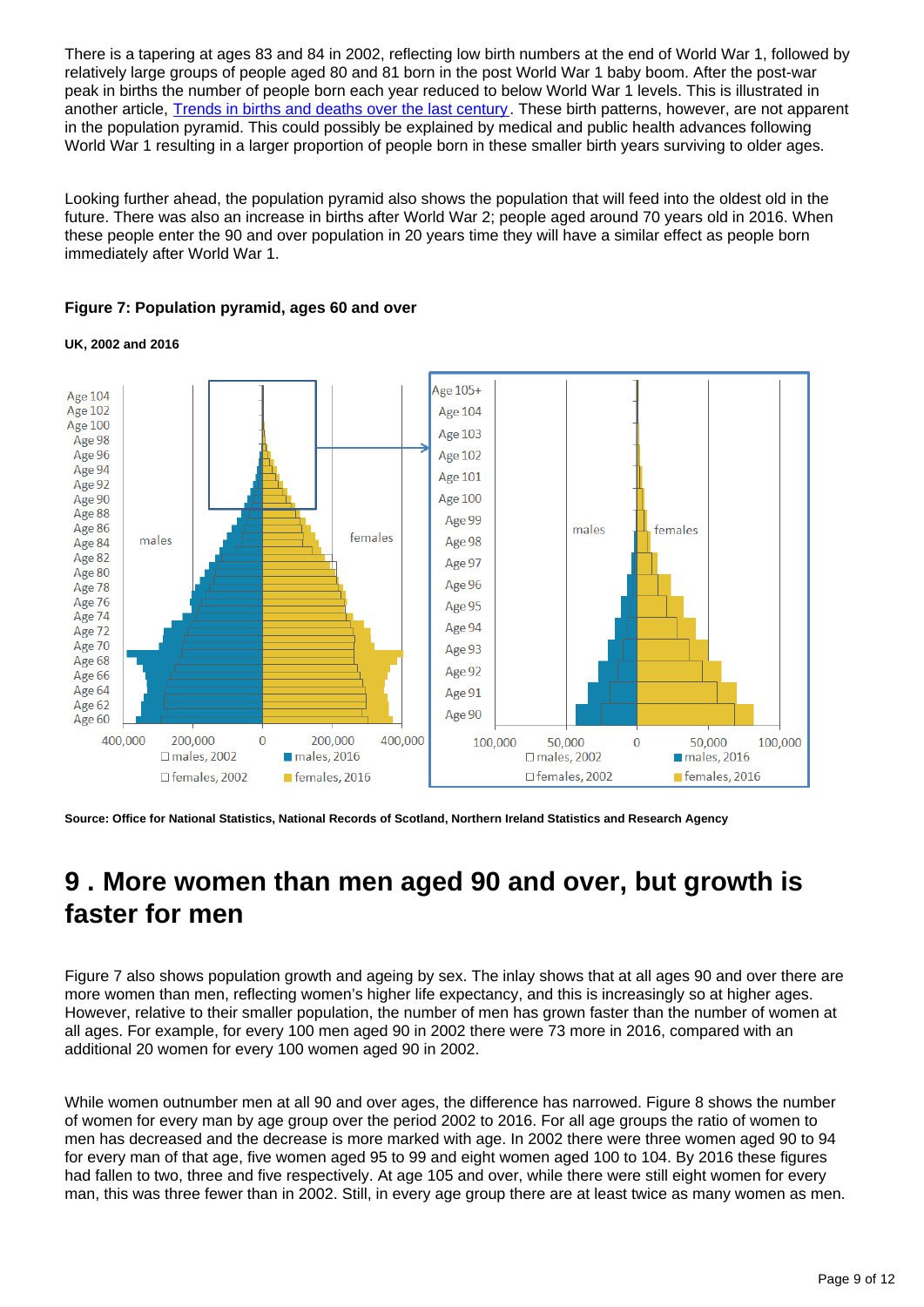#### **UK, 2002 to 2016**





**Source: Office for National Statistics, National Records of Scotland, Northern Ireland Statistics and Research Agency**

### <span id="page-9-0"></span>**10 . All UK countries are ageing, but some faster than others**

In 2016, Wales had the highest proportion of those aged 90 and over in the population at 951 per 100,000, followed by England at 883, Scotland at 760, and Northern Ireland with the lowest at 684 (Figure 9).

The proportion of the population aged 90 and over increased in every UK country between 1986 and 2016, but there were differences in the speed of increase. Northern Ireland had the slowest growth and Wales had the fastest. As a result, there are now far bigger differences between UK countries in the proportion of the oldest population. In 1986, the gap between the UK country with the most people aged 90 and over and the country with the fewest was only 77 per 100,000 (365 in England compared with 288 in Northern Ireland). By 2016 this gap had increased to 267 per 100,000 (951 in Wales compared with 684 in Northern Ireland).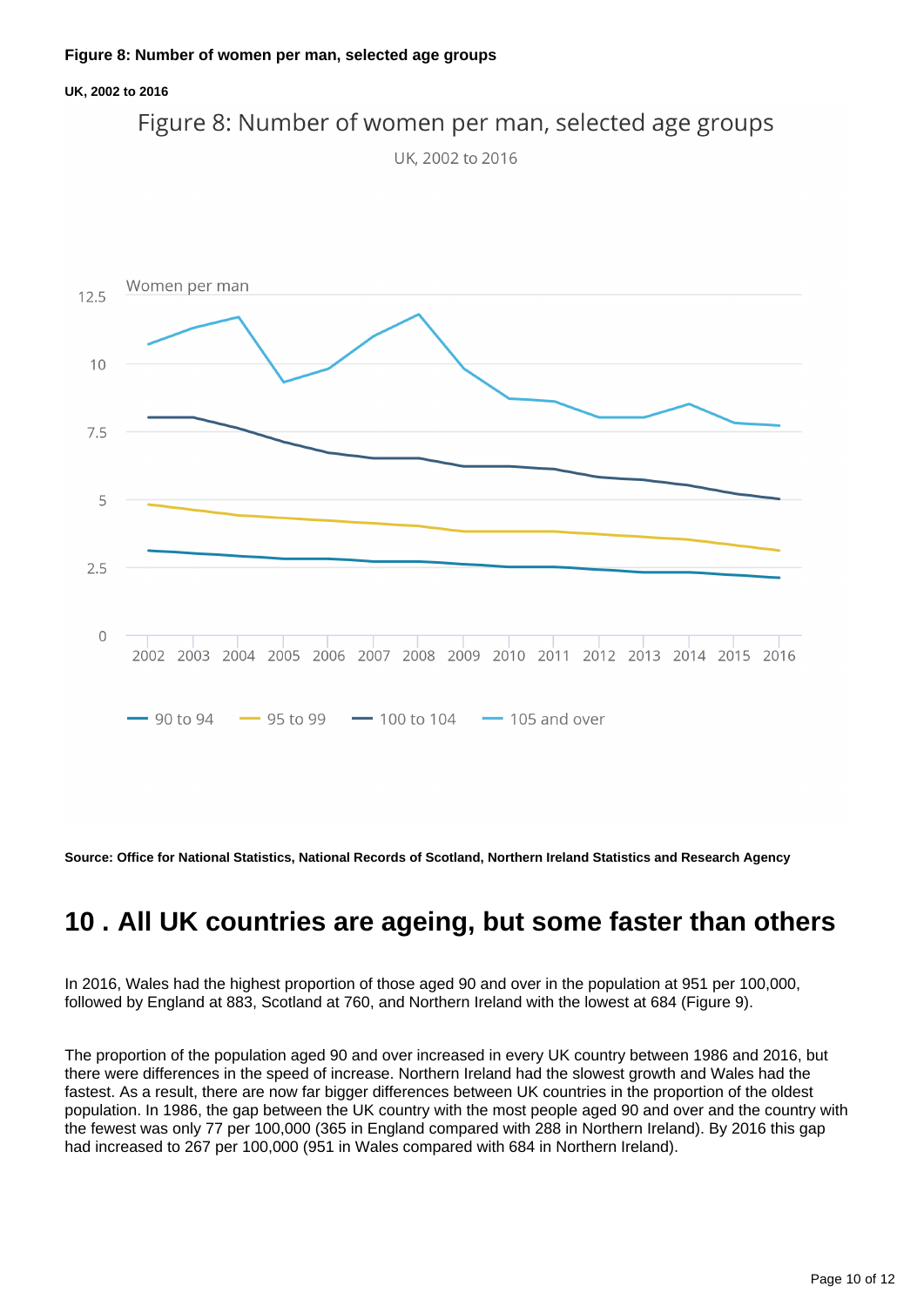#### **Figure 9: Number of people aged 90 and over per 100,000 population, by country**

#### **UK countries, 1986 to 2016**

### Figure 9: Number of people aged 90 and over per 100,000 population, by country

UK countries, 1986 to 2016



**Source: Office for National Statistics, National Records of Scotland, Northern Ireland Statistics and Research Agency**

### <span id="page-10-0"></span>**11 . Links to related statistics**

More information on the topic of the UK population is available:

- [Population Estimates for UK, England and Wales, Scotland and Northern Ireland, Mid-2015](https://www.ons.gov.uk/peoplepopulationandcommunity/populationandmigration/populationestimates/bulletins/annualmidyearpopulationestimates/previousReleases)
- [Overview of population statistics](http://www.ons.gov.uk/ons/guide-method/method-quality/specific/population-and-migration/an-overview-of-ons-s-population-statistics/index.html)
- [National life tables](https://www.ons.gov.uk/peoplepopulationandcommunity/birthsdeathsandmarriages/lifeexpectancies/bulletins/nationallifetablesunitedkingdom/previousReleases)

### <span id="page-10-1"></span>**12 . Quality and methodology**

In 2011 the estimates were assessed by the UK Statistics Authority and have since been published as National Statistics. The estimates were re-assessed in 2016 and their National Statistics status was retained.